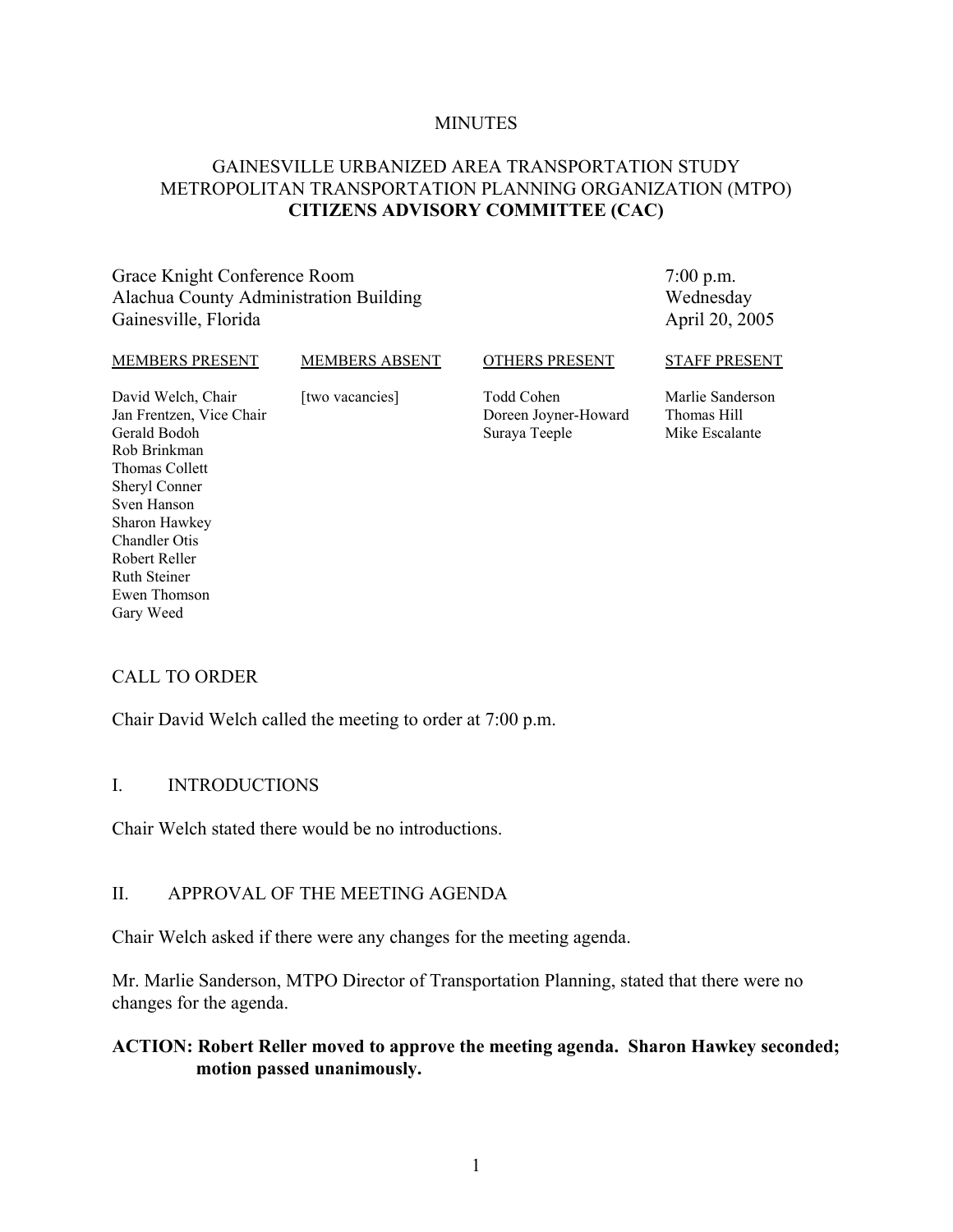# III. APPROVAL OF COMMITTEE MINUTES

# **ACTION: Sharon Hawkey moved to approve the April 6, 2005 minutes. Sheryl Conner seconded; motion passed unanimously.**

# IV. CHAIRMAN'S REPORT

Mr. Sanderson announced that the next MTPO meeting is scheduled for May 5 at 1:30 p.m. in the Jack Durrance Auditorium. He also noted that the MTPO will meet May 16 at 6:00 p.m. He discussed the CAC meeting schedule for July 6. He asked the CAC members to let him know their availability for the meeting.

## V. TRANSPORTATION IMPROVEMENT PROGRAM (TIP)

Mr. Sanderson stated that the TIP is the most important document that is approved annually by the MTPO. He said that the TIP is a staged implementation program of transportation projects consistent, to the maximum extent feasible, with adopted comprehensive plans of Alachua County and the City of Gainesville. He added that, in order for Federal transportation funds to be spent in the Gainesville Metropolitan Area, they must be approved by the MTPO and included in this report. He noted that this year's document authorizes about \$22 million in Federal funds for projects within the Gainesville Metropolitan Area over the next three year period.

# **ACTION: Tom Collett moved to recommend that the MTPO approve the Fiscal Years 2005/2006 - 2009/2010 Transportation Improvement Program with references to SW 62nd Boulevard removed from Table 13, Project 6, and revised the map. Sheryl Conner seconded; motion passed unanimously.**

# VI. UNFUNDED PROJECT PRIORITIES

Mr. Sanderson stated that, each year, the MTPO develops recommended transportation priorities for projects that are needed but not currently funded. He said that this information is used by FDOT each fall to develop its Tentative Five Year Work Program. He added that, by Florida Statute, the MTPO's "List of Priority Projects" must be submitted to FDOT by October 1, 2005. He noted that FDOT staff has asked for the MTPO's Fiscal Years 2006/2007 - 2010/2011 List of Priority Projects as soon as possible so that it may begin development of its Tentative Five Year Work Program. He reported that the draft Fiscal Years 2006/2007 - 2010/2011 List of Priority Projects includes the recommendations from the Alachua County/Gainesville Regional Airport Authority Director, Alachua County Traffic Safety Team, Alachua County Transportation Disadvantaged Coordinating Board, Bicycle/Pedestrian Advisory Board, Regional Transit System staff, City of Gainesville and Alachua County Public Works Department staffs and MTPO staff. He discussed the priorities document and answered questions.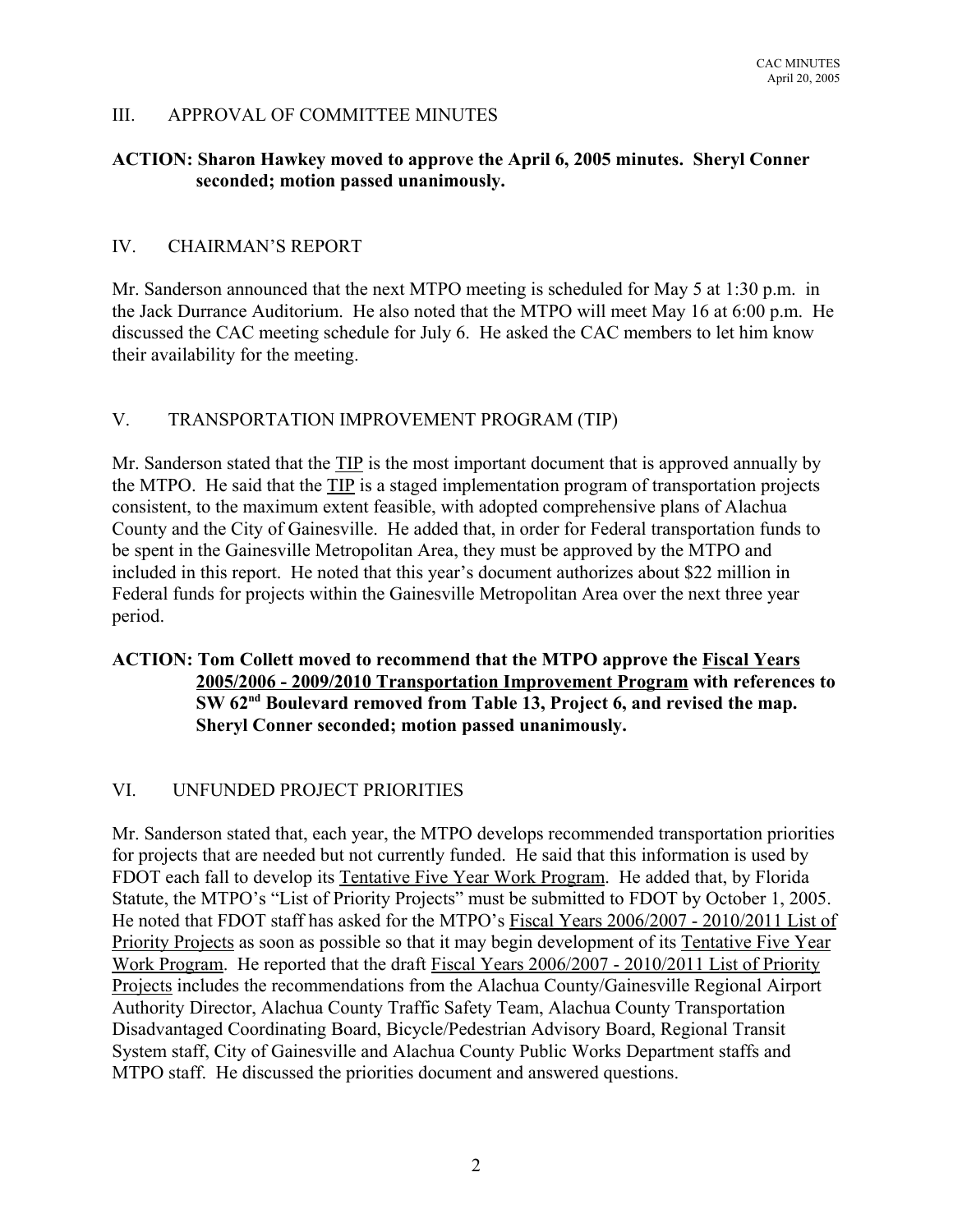- **ACTION: Sharon Hawkey moved to recommend that the MTPO approve Table 1- Enhancement Priorities to add as Priority # 4 Sidewalks on SW 8th Avenue from east of Tower Road to Parker Road and Priority # 5 Sidewalks on SW 43rd Street** from SW 40<sup>th</sup> Boulevard to SW 20<sup>th</sup> Avenue. Rob Brinkman seconded; motion **passed unanimously.**
- **ACTION: Tom Collett moved to recommend that the MTPO approve, as retitled, Table 2 Strategic Intermodal System Priorities. Sheryl Conner seconded; motion passed unanimously.**
- **ACTION: Tom Collett moved to recommend that the MTPO approve Table 3 Public Transportation Priorities. Sheryl Conner seconded; motion passed unanimously.**
- **ACTION: Sheryl Conner moved to recommend that the MTPO approve Table 4- Safety Priorities. Jan Frentzen seconded; motion passed unanimously.**
- **ACTION: Tom Collett moved to recommend that the MTPO approve Table 5- Surface Transportation Program (STP) Priorities modified to:**
	- **1. move Priority # 5 to be Priority # 9; and**
	- **2. include Traffic Operations Priorities # 5, # 6, # 7, # 8, # 12, # 13 and # 15 as STP Fund Priorities # 10, # 11, # 12, # 13, # 14, # 15 and # 16.**

**Rob Brinkman seconded; motion passed unanimously.**

- **ACTION: Rob Brinkman moved to recommend that the MTPO approve Table 6- Traffic Operations Priorities moving Priorities 5, 6, 7, 8, 12, 13 and 15 to Table 5- Surface Transportation Program (STP) Priorities and include a footnote on Table 6 to indicate that the projects are only for the State Highway System. Tom Collett seconded; motion passed unanimously.**
- **ACTION: Tom Collett moved to recommend that the MTPO approve Table 7 Transportation Disadvantaged Priorities- Transportation Disadvantaged Trust Fund. Jan Frentzen seconded; motion passed unanimously.**
- **ACTION: Robert Reller moved to recommend that the MTPO approve Table 8 Transportation Disadvantaged Priorities- Federal Transit Administration Section 5311 Nonurbanized Area Formula Program. Ruth Steiner seconded; motion passed unanimously.**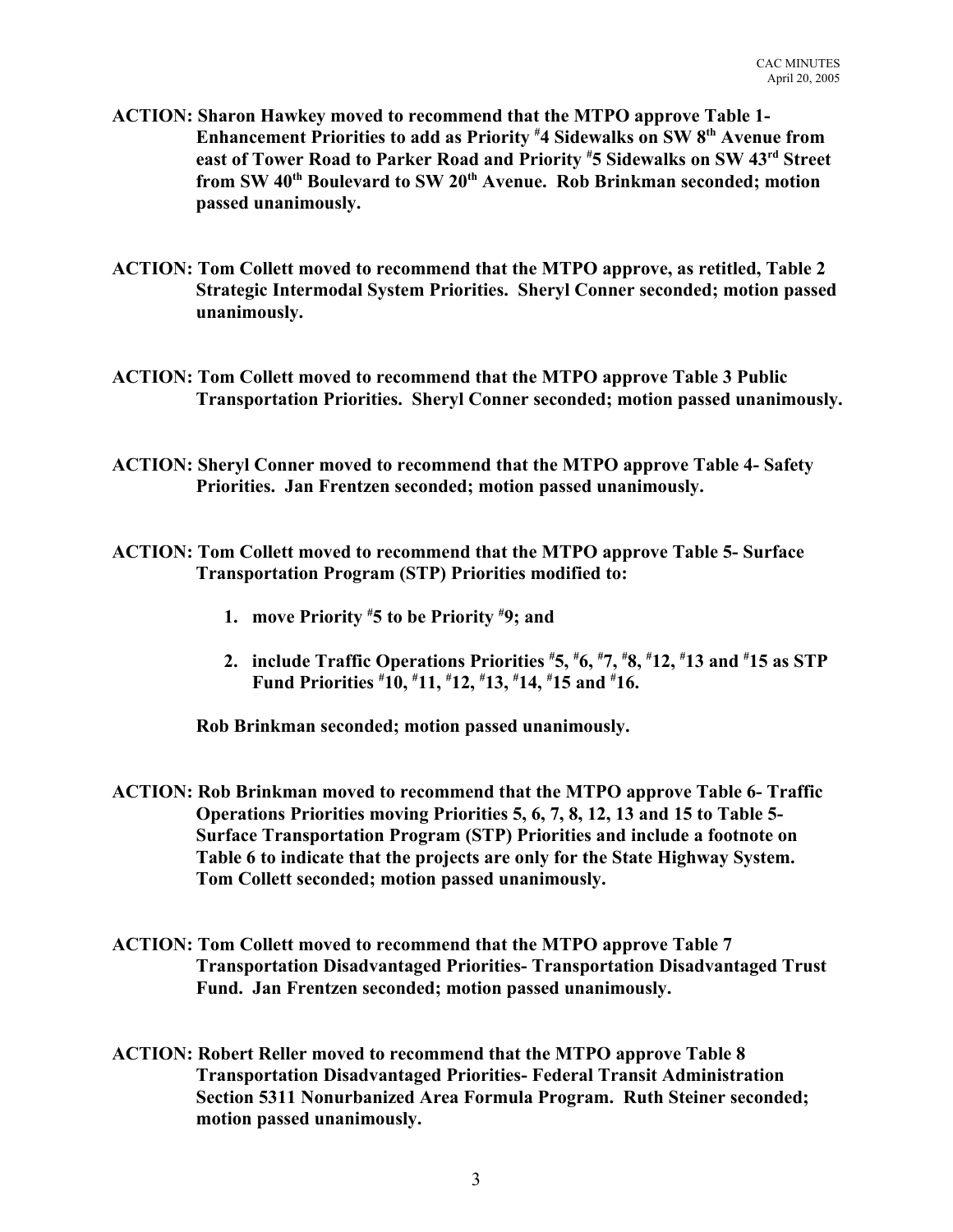# VIII. YEAR 2025 TRANSPORTATION PLAN UPDATE- STATUS REPORT

Mr. Sanderson discussed the status of the Year 2025 Transportation Plan Update and answered questions.

# IX. GAINESVILLE TRANSPORTATION SURVEY

Mr. Sanderson discussed the results of the Gainesville Transportation Survey and answered questions.

# X. REVIEW OF MODEL RESULTS

Mr. Sanderson reviewed the results of the model validation and answered questions.

# XI. FAILING ROADS- TODAY AND YEAR 2025

Mr. Sanderson discussed roadway facilities operating at an unacceptable level of service today and in 2025 based on the transportation model analysis and answered questions.

# XII. ROAD CONSTRUCTION TO ADDRESS DEFICIENCIES

Mr. Sanderson discussed the cost estimates for modifying the roadway network such that all facilities are operating at an acceptable level of service and answered questions.

# XIII. ADOPTED/PROPOSED VISION STATEMENTS

Mr. Sanderson discussed the two proposed Year 2025 Long Range Transportation Plan vision statements and answered questions.

# **ACTION: Tom Collett moved to recommend that the MTPO approve as the Year 2025 Long Range Transportation Plan Vision Statement:**

**"make transportation investments that support livable community centers and neighborhoods by:**

- **1. Re-investing in the traditional core areas of Gainesville and the towns of Alachua County to develop walkable downtown centers;**
- **2. Connecting a limited number of highly developed mixed-use centers; and**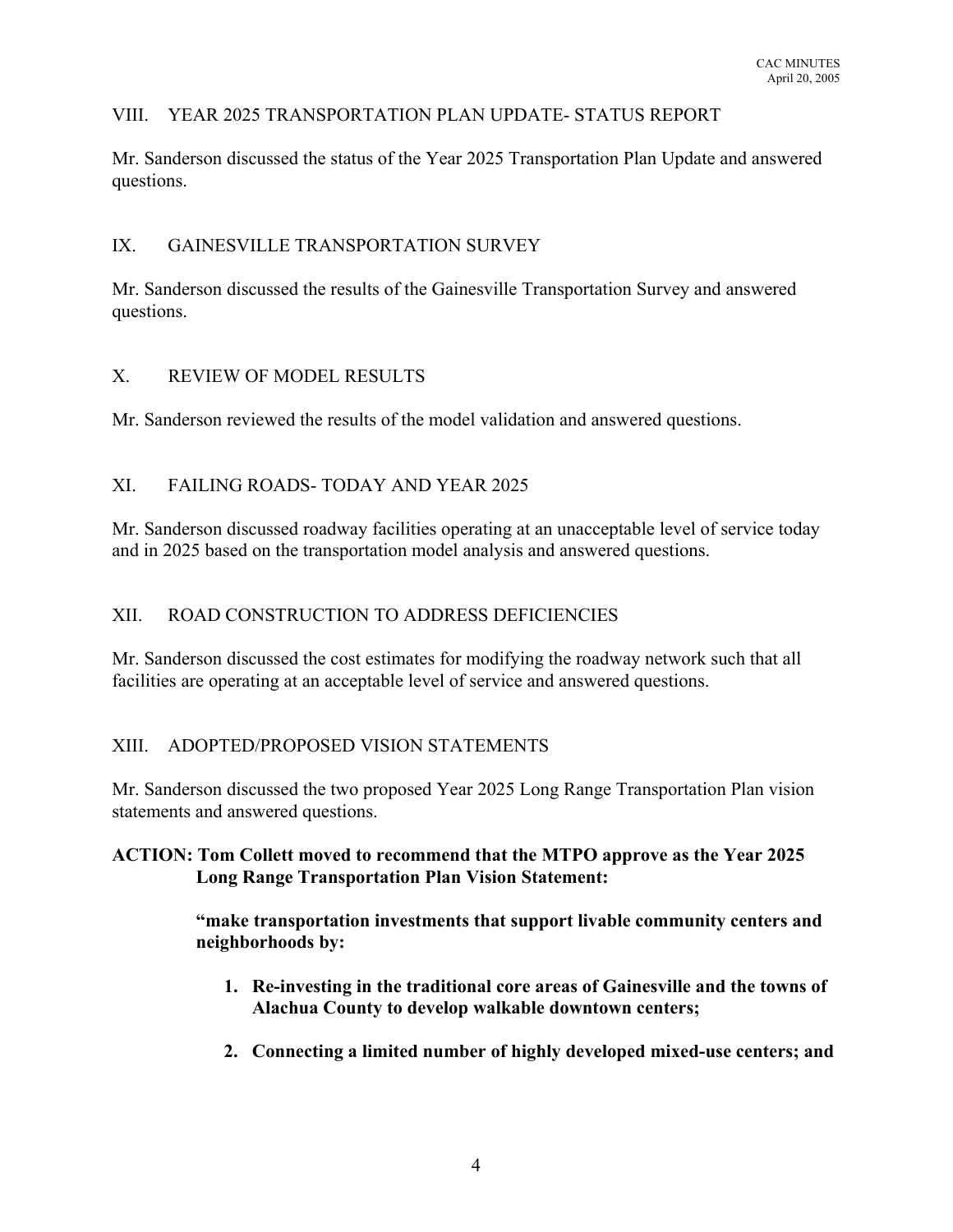- **3. Providing a high level of premium transit service in a linear Archer Road corridor connecting to Waldo Road and Hawthorne Road in East Gainesville; and**
- **4. Developing a transportation system to offer citizens choices to address their transportation needs."**

**Robert Reller seconded; motion failed 2 to 11.**

**ACTION: Ruth Steiner moved to recommend that the MTPO approve as the Year 2025 Long Range Transportation Plan Vision Statement:**

> **"Land use developed with intensity and density that creates more balance in east-west Gainesville area growth and connects a limited number of highly developed mixed-use centers. That land use pattern is served by a highlyefficient multimodal transportation system, which allows for mode choice. The transportation system is safely used by people of all ages/income classes, supported by a dedicated transportation funding source and provides for:**

- **1. improved and affordable transit service;**
- **2. a walkable University and town centers;**
- **3. an improved bikeway/trail system; and**
- **4. better road connectivity."**

**Gerald Bodoh seconded; motion passed 12 to 1.**

# XIV. PROPOSED GOALS AND OBJECTIVES

Mr. Sanderson discussed the proposed Year 2025 Transportation Plan goals and objectives and answered questions.

**ACTION: Tom Collett moved to recommend that the MTPO approve the Year 2025 Long Range Transportation Plan goals and objectives (Exhibit 1) with Goal 4, Objective B modified to add "and seeks out additional funding sources." Sharon Hawkey seconded; motion passed unanimously.**

# XV. VISIONING SESSIONS- ROADWAY AND TRANSIT NETWORK CONCERNS

Mr. Sanderson discussed the Year 2025 Transportation Plan update visioning sessions materials and answered questions.